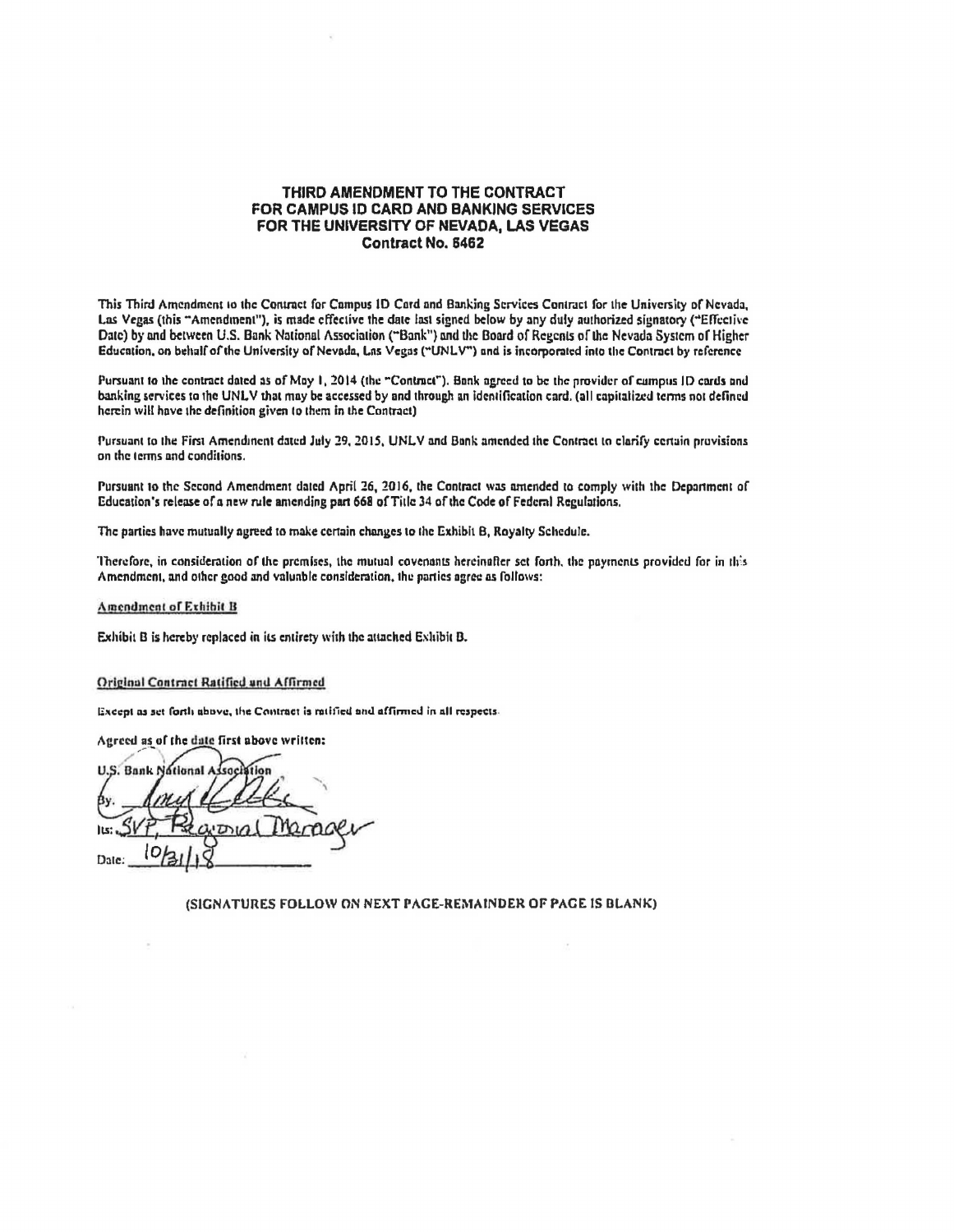THE BOARD OF REGENTS OF THE NEVADA SYSTEM OF HIGHER EDUCATION, ON BEHALF OF THE UNIVERSITY OF NEVADA, LAS VEGAS

**RECOMMENDED.** 

 $\frac{11}{\frac{1128}{20}}$ <br>11/28/2018 BY. President for Student Affairs lanita **DY: SVOUL** Jean M. Vock, Vice President, Finance and Business/CFO BY: Maria Meana, President **APPROVED AS TO LEGAL BORM:** 

18 At 0  $\frac{9}{\text{Date}}$  $l_l$  $\mathbf{Z}$ BY **Sida Luna Sidhu, Concrol Counsel** 

**APPROVED:** 

Thom Reilly, Chancellor

UY:

Crystal Abba for Thom Reilly

 $12 - 12 - 18$ 

Date



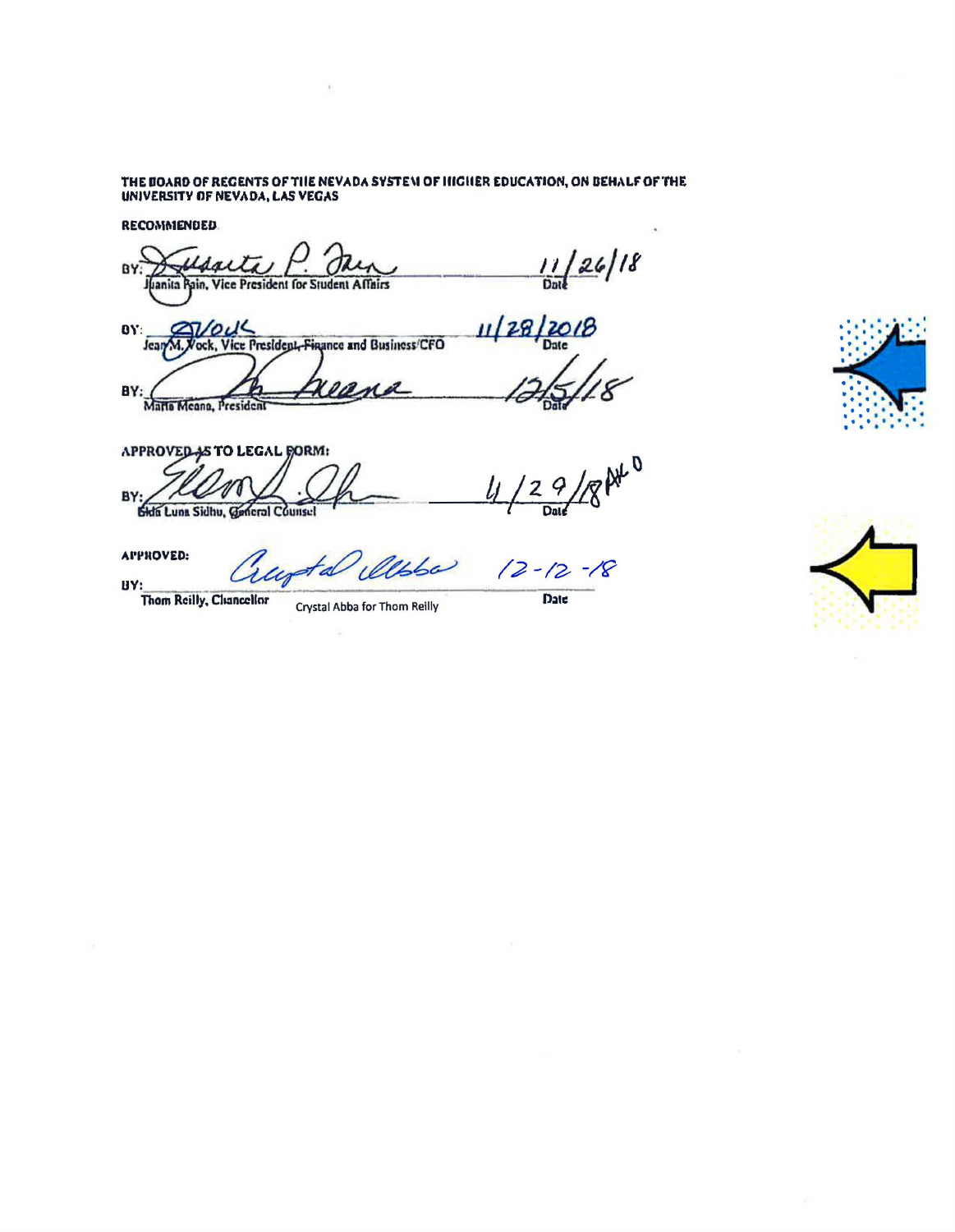## Exhibit B Operations Payment

- 1. Signing Bonus. Bank shall provide an initial upfront "Signing Bonus" of \$70,000 to UNLV which will be made payable within sixty (60) days of the execution of this Contract
- 2. Operations Payment. Bank shall pay UNLV a flat fee annual "Operations Payment" of \$81,000 on or before August 1<sup>11</sup>of each year. The parties agree this flat fee Operations Payment will be comprised of and replace payments previously paid to University for the RebelCard operations office payment, and the royalty payments for both the RebelCard and ATMs. Any pro-rata payments shall be denoted in documentation supplied with the annual Operations Payment.
- 3. Annual Athletic Sponsorship. Bank shall continue lo provide for the Term of this Contract, an annual athletic sponsorship of \$40,000.
- 4. Annual Scholarship. Bank shall provide UNLV with an annual \$5,000 scholarship.
- 5. Marketing Support. Bank shall invest at least \$15,000 annually in marketing support to market the RebelCard Maxx program.